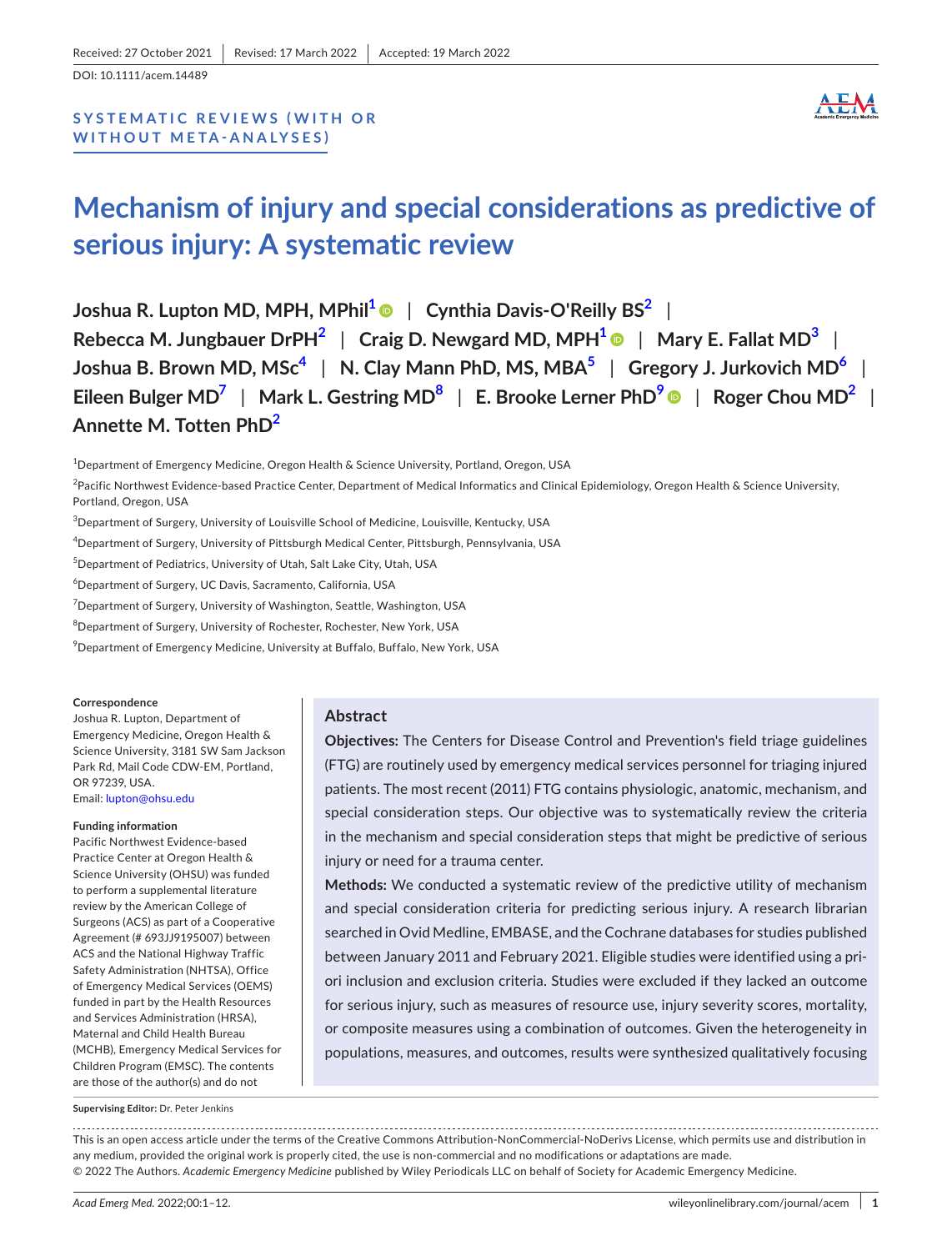

necessarily represent the official views of, nor an endorsement by, the U.S. Government. For more information, please visit [EMS.gov](http://ems.gov) and [HRSA.gov](http://hrsa.gov).

on positive likelihood ratios (LR+) whenever these could be calculated from presented data or adjusted odds ratios (aOR).

**Results:** We reviewed 2418 abstracts and 315 full-text publications and identified 42 relevant studies. The factors most predictive of serious injury across multiple studies were death in the same vehicle (LR+ 2.2–7.4), ejection (aOR 3.2–266.2), extrication (LR+ 1.1–6.6), lack of seat belt use (aOR 4.4–11.3), high speeds (aOR 2.0–2.9), concerning crash variables identified by vehicle telemetry systems (LR+ 4.7–22.2), falls from height (LR+ 2.4–5.9), and axial load or diving (aOR 2.5–17.6). Minor or inconsistent predictors of serious injury were vehicle intrusion (LR+ 0.8–7.2), cardiopulmonary or neurologic comorbidities (LR+ 0.8–3.1), older age (LR+ 0.6–6.8), or anticoagulant use (LR+ 1.1–1.8).

**Conclusions:** Select mechanism and special consideration criteria contribute positively to appropriate field triage of potentially injured patients.

#### **KEYWORDS**

age, emergency medical services, field triage, field triage guidelines, mechanism of injury, prehospital care, serious injury, special considerations, trauma

## **INTRODUCTION**

The Centers for Disease Control and Prevention's *Guidelines for the Field Triage of Injured Patients* (FTG) is widely used by emergency medical services (EMS) in the United States to identify patients with serious injuries and guide decisions on proper transport destinations. $^{\rm 1}$  $^{\rm 1}$  $^{\rm 1}$  Ideally, the FTG would result in the transport of severely injured patients to the highest level trauma centers; less seriously injured patients to appropriate trauma centers, not necessarily the highest level; and patients with minor injuries to appropriate hospitals as per local protocols. The FTG were originally developed by the American College of Surgeons (ACS) in 1987 and have since undergone several evidence-based revisions, most recently in  $2011^{1,2}$ 

Despite improvements in the FTG, the 2011 FTG have limitations, with studies showing continued overtriage (patients without serious injuries transported to trauma centers when they could have been cared for elsewhere) and undertriage (seriously injured patients not transported to an appropriate trauma center).<sup>3-8</sup> The accuracy of the FTG in properly triaging injured patients is based on the predictive utility of the component steps of the FTG. Since 2011, there have been several studies evaluating the performance of components of the FTG, providing an opportunity to systematically review the literature published over the past decade to assess the FTG components most predictive of serious injury.

The current (2011) FTG have four steps to help determine trauma center need: Step 1 (physiologic), Step 2 (anatomic), Step 3 (mecha-nism of injury), and Step 4 (special considerations).<sup>[1](#page-10-0)</sup> Examples of special considerations included in past FTG are criteria based on age, anticoagulant use, comorbidities, pregnancy, and provider judgment. Physiologic and anatomic parameters have more clear associations with potential for serious injury, with recent systematic reviews emphasizing the individual components most predictive of serious injury.<sup>9,10</sup> However, the predictive utility of the mechanism and special consideration criteria in the FTG remain unclear since the most recent FTG update in 2011. Our objective was to conduct a systematic literature review of the evidence of the utility of mechanism and special consideration criteria in predicting patients most at risk for serious injury during the decade since the 2011 FTG were published. This review was commissioned by the ACS 2021 National Expert Panel on Field Triage to inform the upcoming revision of the FTG.

## **METHODS**

#### **Study design**

This systematic review followed the methods presented in the Agency for Healthcare Research and Quality (AHRQ) Methods Guide for Effectiveness and Comparative Effectiveness Reviews, with the exception that this study was not registered because it was performed at the direction of the ACS National Expert Panel on Field Triage.<sup>[11](#page-10-3)</sup> The objective was to evaluate the mechanism of injury or special considerations for patients with known or suspected trauma that are predictive of serious injury requiring transport to trauma care when used in out-of-hospital assessment. Mechanism and special consideration criteria evaluated in the systematic review included but were not limited to those already listed in the 2011 FTG. These are outlined in detail in Table S1.

## **Literature search strategy**

A research librarian conducted searches in Ovid MEDLINE, EMBASE, and Cochrane Databases (January 1, 2011, through February 28,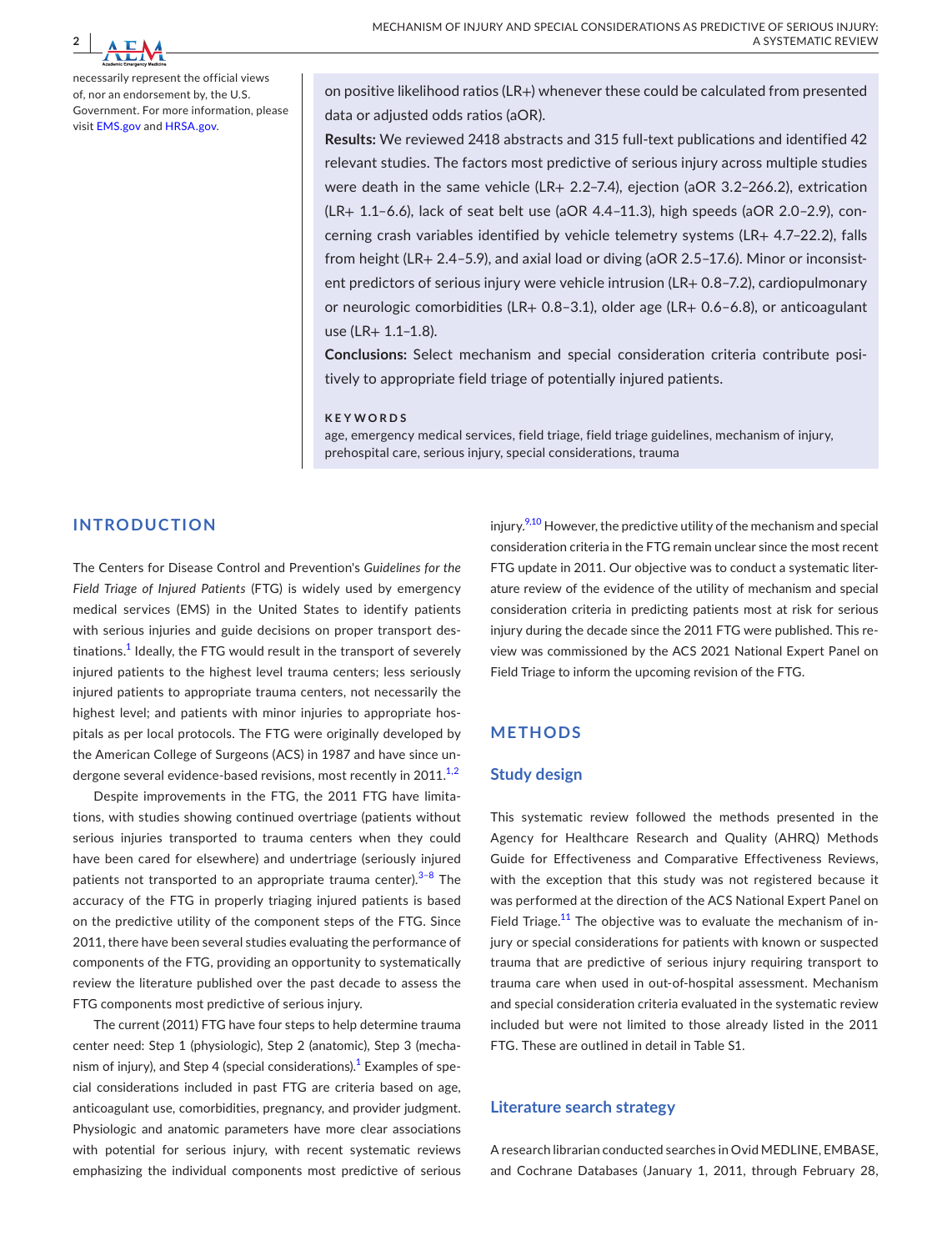

2021). Search strategies are provided in Table S2. We restricted search start dates to January 2011 because our objective was to identify and include only publications not included in previous reviews informing the 2011 guidelines. Reference lists of included articles, and selected excluded articles (e.g., systematic and narrative reviews) were reviewed to identify additional potentially relevant studies.

# **Study selection**

Criteria used to triage abstracts and review full texts of research articles for inclusion and exclusion were preestablished, in accordance with the AHRQ Methods Guide, $^{11}$  $^{11}$  $^{11}$  and were developed based on the PICOTS framework (populations, interventions, comparators, outcomes, timing, and setting; see Table S1). A second team member independently reviewed all excluded abstracts to confirm exclusion. All abstracts deemed appropriate for inclusion by at least one reviewer triggered full-text retrieval. Each full-text article was then independently reviewed for eligibility by two team members. Disagreements about inclusion or exclusion were resolved by consensus. Research team authors did not review their own publications.

Eligible study designs included comparative prospective and retrospective cohort studies, pre-post assessments, and crosssectional studies. We excluded descriptive studies, commentaries, letters, and non-English articles. Because trauma and EMS systems differ significantly across countries outside of the United States, we focused on U.S. studies. However, we assessed the full text of relevant non-U.S. studies to determine whether their inclusion into the qualitative synthesis would change our conclusions. We excluded studies focused on physiologic or anatomic outcomes, such as cutoffs of vital signs by age, because these were previously evaluated in systematic reviews focusing on the physiologic components of the FTG.<sup>9,10</sup>

## **Data extraction and risk-of-bias assessment**

After studies were selected for inclusion, data were abstracted including study design, year, setting, country, sample size, eligibility criteria, population, clinical and intervention characteristics, and relevant results. Data from included studies were abstracted into Microsoft Excel.

Predefined criteria were used to assess the risk of bias for individual studies (Table S3). Studies were evaluated using study design– specific criteria adapted from the Quality in Prognosis Studies (QUIPS) tool.<sup>[12](#page-10-4)</sup> Two team members independently reviewed each study for risk of bias. Any disagreements were resolved by consensus. Team members who were involved in the conduct of a study were not involved in risk of bias assessment for that study.

The QUIPS tool includes domains on study participation, study attrition, prognostic factor measurement, outcomes measurement,

study confounding, and statistical analysis and reporting. Studies were rated as "low risk of bias," "moderate risk of bias," or "high risk of bias." Studies rated as low risk of bias are considered to have minimal risk of bias, and their results are generally considered valid. Studies rated moderate risk of bias are susceptible to some bias, although not enough to invalidate the results. Studies rated high risk of bias have significant flaws indicating biases of various types that may invalidate the results. We did not exclude studies rated high risk of bias a priori, but such studies were considered less reliable than low or moderate risk of bias studies when synthesizing the evidence, particularly when discrepancies between studies were present.

## **Outcomes**

Because the outcomes used varied significantly between studies, we focused on injury severity, mortality, or composite outcomes. Injury severity was defined most commonly in studies as a high (≥16) Injury Severity Score (ISS) but also included studies using a high Maximum Abbreviate Injury Scale scores, traumatic intracranial hemorrhage, or cervical spine injury. Mortality, though a clear outcome, varied in defined time cutoff used, ranging from 1 to 60 days after injury. Composite outcomes were included if they utilized measures of injury severity or mortality. Resource need was included as an outcome and commonly included emergent, nonorthopedic operations, intensive care admission, transfer to a higher level of care, or early discharge (inferred by studies as a lack of resource need).

## **Synthesis approach**

We constructed evidence tables including study characteristics, results, and risk-of-bias ratings for all included studies and used these to develop summary tables that highlight the main findings. We did not conduct meta-analyses to generate pooled outcome estimates, because there were insufficient numbers of studies with the same outcomes, population, and risk factors. Rather, we performed qualitative synthesis of studies of similar risk factors that used the same or similar approaches to determine need for trauma center care.

## **Data analysis**

Data were abstracted whenever possible from studies to calculate sensitivity, specificity, positive predictive value, negative predictive value, and likelihood ratios (LRs). The heterogeneity between studies precluded a meta-analysis. We were able to use LR if they were reported by the primary study or if these could be calculated from reported results. LRs indicate predictive utility without being dependent on the prevalence of the disease or condition in a given population. In general, a positive likelihood ratio (LR+) between 2 and 5 has a minor increase in posttest probability, whereas a LR+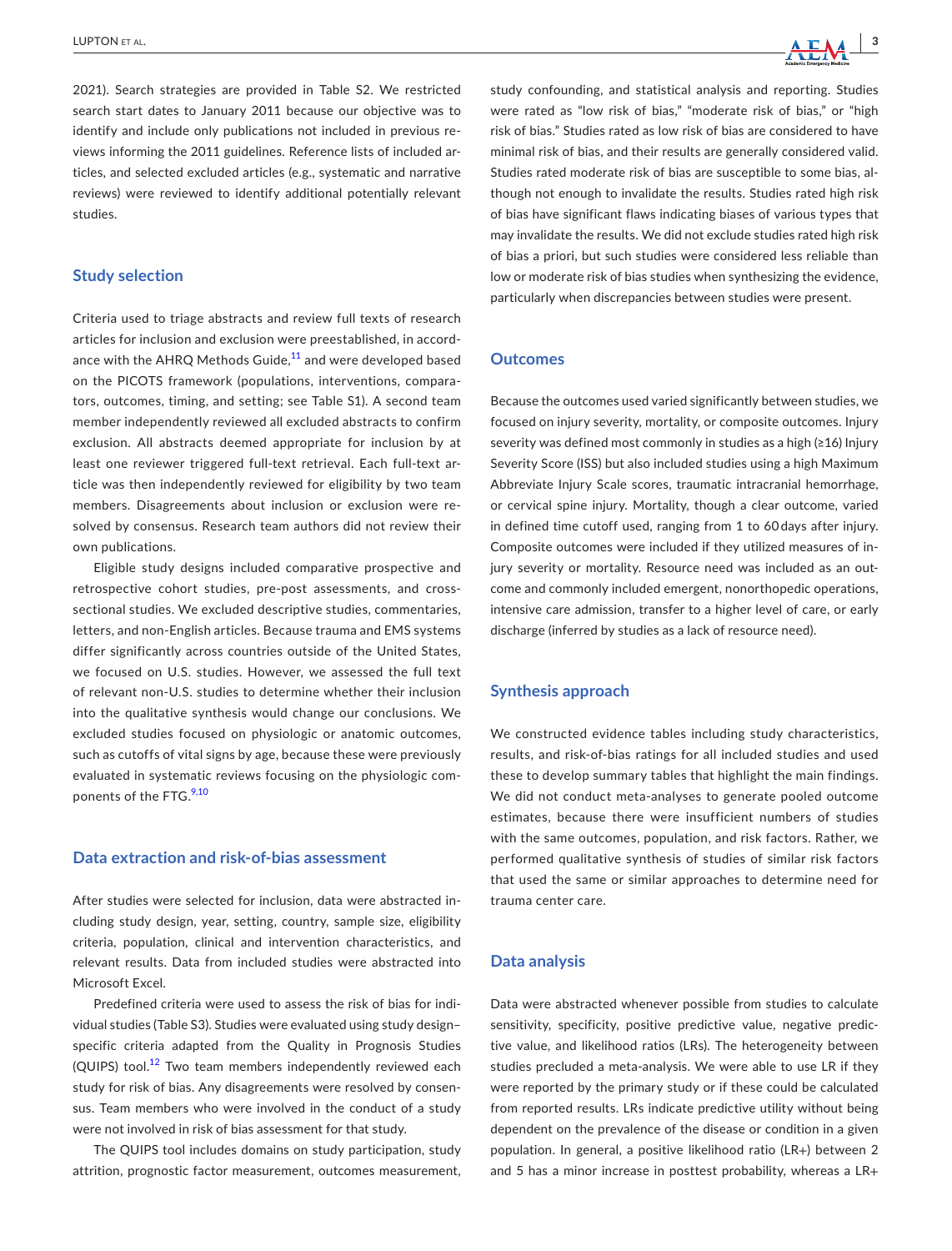

between 5 and 10 has a moderate and >10 a large increase in posttest probability.<sup>13,14</sup> Similarly, a negative likelihood ratio (LR−) between 0.2 and 0.5 has a minor, 0.1–0.2 a moderate, and <0.1 a large decrease in posttest probability. LRs between 0.5 and 2 have small impact on the posttest probability and therefore less predictive utility. If LRs were not reported or could not be calculated, adjusted odds ratios (aORs) were reported although these were listed in the narrative text and included as a supplemental table. We focused on LR+ when examining and reporting results. However, we additionally examined LR− values to assure that we were not missing strong predictors of serious injury by focusing on LR+. We examined predicting factors with a LR− cutoff of less than 0.50 to determine whether it would change our predictive utility interpretations.

# **RESULTS**

The literature search produced 2418 abstracts of potentially relevant publications. A total of 2103 abstracts were excluded after dual review, and 315 full-text publications underwent full-text review. Of 315 full-text publications, 42 studies were included. Of these, 20 evaluated the predictive utility of components of mechanism of injury criteria, 22 special considerations criteria, and 10 both. The literature flow diagram is shown in Figure [1](#page-3-0). Details of the factors evaluated, and characteristics of included studies are included in Tables S4–S6 and aORs by factor and study are included in Table S7.

# **Mechanism of injury**

Among the 30 studies on the predictive utility of mechanism of injury of the FTG, most were retrospective cohort studies of large registries, including the National Automotive Sampling System Crashworthiness Data System (10 studies), the U.S. National Trauma Data Bank (two studies), or state or multistate regional data sets (nine studies). The remaining studies analyzed data from a health system or smaller geographic region.

# Motor vehicle collisions

There were 25 studies evaluating motor vehicle collision (MVC) characteristics predictive of serious injury and the LRs, if available, are listed in Table [1](#page-4-0). Four studies of low to moderate risk of bias evaluated the predictive utility of death in the same vehicle, finding a mild to moderate increase in likelihood of serious injury (LR+ 2.2–7.4). $15-17$  Five studies with low to moderate risk of bias examined ejection of an individual after an MVC, one evaluating ISS ≥ 16 but not excluding those meeting physiologic or anatomic criteria finding a  $LR+$  of  $1.0^{18}$  $1.0^{18}$  $1.0^{18}$ ; two evaluating composite outcomes of trauma center need in those not meeting physiologic or anatomic criteria, reporting LR+ of  $3.0^{15}$  and  $3.2^{16}$  $3.2^{16}$  $3.2^{16}$ ; and two evaluated aOR (95% CI) for mortality (10.5  $[10.2-10.9]^{19}$  and 34.0  $[25.0-$ 46.0<sup> $20$ </sup>) and serious injury (13.7 [13.0–14.4]<sup>19</sup> and 266.2 [70.0–999.0<sup> $20$ </sup>). Four studies with low to moderate risk of bias evaluated the association between entrapment or need for extraction and serious injury, one



<span id="page-3-0"></span>**FIGURE 1** PRISMA literature flow. Excluded studies (examples) included those that had ineligible populations (nonhuman, nontrauma, cadaver studies, manikins), ineligible interventions (only physiologic or anatomic steps), ineligible comparison (descriptive study of all patients with a given factor), ineligible outcome (no outcome for serious injury), ineligible setting (in hospital), ineligible study design (case reports), or ineligible publication type (editorials) or were non-English studies, not conducted in the United States, reviews. or publications without primary data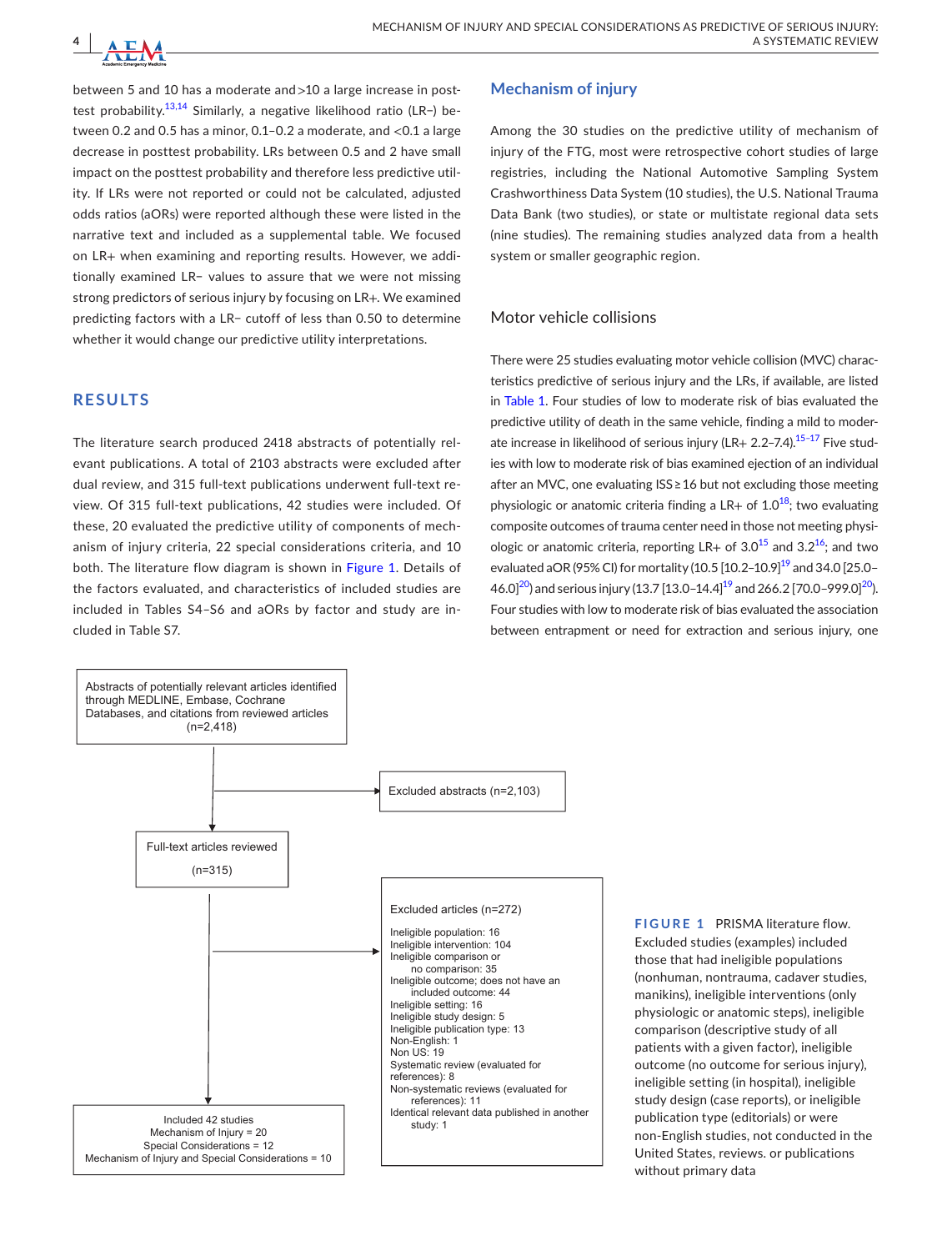<span id="page-4-0"></span>**TABLE 1** Predictive utility of motor vehicle collision characteristics for serious injury or death

| Article                      | Factor                              | Outcome                | LR+ (95% CI)       | LR- (95% CI)        | <b>ROB</b> | <b>Note</b> |
|------------------------------|-------------------------------------|------------------------|--------------------|---------------------|------------|-------------|
| Bosson, 2019 <sup>15</sup>   | Death in vehicle                    | Composite <sup>a</sup> | $2.2(1.8-2.9)$     | <b>NR</b>           | Mod        | Α           |
| Davidson, 2014 <sup>18</sup> | Death in vehicle                    | $ISS \geq 16$          | 2.22               | 0.87                | Low        |             |
| Lerner, 2011 <sup>16</sup>   | Death in vehicle                    | Compositeb             | $6.5(2.7-16.7)$    | 0.76                | Mod        | A           |
| Lerner, 2020 <sup>17</sup>   | Death in vehicle                    | Composite <sup>c</sup> | $7.42(1.9 - 29.0)$ | $0.91(0.79 - 1.06)$ | Low        | A, B        |
| Bosson, 2019 <sup>15</sup>   | Ejection                            | Composite <sup>a</sup> | $3.0(2.4-3.6)$     | <b>NR</b>           | Mod        | Α           |
| Davidson, 2014 <sup>18</sup> | Ejection                            | $ISS \geq 16$          | 1.0                | 1.0                 | Low        |             |
| Lerner, 2011 <sup>16</sup>   | Ejection                            | Compositeb             | $3.2(1.3 - 8.2)$   | 0.98                | Mod        | A           |
| Davidson, 2014 <sup>18</sup> | Entrapment                          | $ISS \geq 16$          | 1.07               | 0.98                | Low        |             |
| Bosson, 2019 <sup>15</sup>   | Extrication                         | Composite <sup>a</sup> | $2.2(2.0-2.5)$     | <b>NR</b>           | Mod        | Α           |
| Lerner, 2011 <sup>16</sup>   | Extrication                         | Compositeb             | $5.0(3.2 - 8.0)$   | 0.91                | Mod        | Α           |
| Lerner, 2020 <sup>17</sup>   | Extrication                         | Composite <sup>c</sup> | $6.55(1.7-25.4)$   | $0.91(0.79 - 1.06)$ | Low        | A, B        |
| Lerner, 2011 <sup>16</sup>   | Deformity $>$ 20 in.                | Compositeb             | $2.3(1.7-3.0)$     | 0.85                | Mod        | Α           |
| Bosson, 2019 <sup>15</sup>   | Intrusion $>12$ in.,<br>occupied    | Composite <sup>a</sup> | $0.9(0.7-1.0)$     | <b>NR</b>           | Mod        | Α           |
| Bosson, 2019 <sup>15</sup>   | Intrusion $>$ 18 in.,<br>unoccupied | Composite <sup>a</sup> | $0.9(0.7-1.0)$     | <b>NR</b>           | Mod        | Α           |
| Davidson, 2014 <sup>18</sup> | Intrusion $>$ 18 in.,<br>anywhere   | $ISS \geq 16$          | 0.77               | 1.12                | Low        |             |
| Isenberg, 2011 <sup>24</sup> | Intrusion                           | Composite <sup>d</sup> | $7.24(4.2 - 12.6)$ | $0.45(0.23 - 0.89)$ | Mod        |             |
| Lerner, 2011 <sup>16</sup>   | Intrusion $>12$ in.                 | Compositeb             | $3.7(2.6 - 5.3)$   | 0.88                | Mod        | A           |
| Lerner, 2011 <sup>16</sup>   | Rollover                            | Compositeb             | $1.0(0.7-1.5)$     | 1.00                | Mod        | A           |
| Lerner, 2020 <sup>17</sup>   | Rollover                            | Composite <sup>c</sup> | $0.78(0.2 - 2.9)$  | $1.03(0.89 - 1.20)$ | Low        | A, B        |
| Davidson, 2014 <sup>18</sup> | Roof crush 18 in.                   | ISS <sub>216</sub>     | 0.64               | 1.03                | Low        | Α           |
| Lerner, 2020 <sup>17</sup>   | Seat belt use                       | Composite <sup>c</sup> | $0.7(0.2-1.9)$     | $1.09(0.91 - 1.31)$ | Low        | A, B        |
| Lerner, 2011 <sup>16</sup>   | Speed $>40$ mph                     | Compositeb             | $1.8(1.5-2.2)$     | 0.75                | Mod        | Α           |
| Galanis, 2016 <sup>26</sup>  | Helmeted motorcyclist               | Mortality              | $0.50(0.3 - 0.8)$  | $1.53(1.29 - 1.81)$ | Mod        |             |
| Lerner, 2011 <sup>16</sup>   | Motorcycle > 20 mph                 | Compositeb             | $1.1(1.0-1.3)$     | 0.72                | Mod        | A           |
| Lerner, 2011 <sup>16</sup>   | Motorcycle rider<br>separated       | Compositeb             | $1.0(0.9-1.2)$     | 0.89                | Mod        | Α           |

Abbreviations: aOR, adjusted odds ratio; ISS, Injury Severity Score; LR+, positive likelihood ratio; Mod, moderate; NR, not reported; ROB, risk of bias. Notes: (A) Patients meeting Step 1 or Step 2 criteria were excluded; (B) only including children ≤ 14 years. Composite measures included: <sup>a</sup>Nonorthopedic surgery within 6h, ISS ≥ 16, or surgical ICU admission.

 $^{\rm b}$ Nonorthopedic surgery within 24h, ICU admission, or in-hospital mortality.

c Within 2 h of arrival receiving thoracostomy, within 4 h of arrival receiving emergent intubation, more than 1 unit of blood, or interventional radiology procedure, within 24 h of arrival requiring nonorthopedic surgery, a cesarean delivery, or a pericardiocentesis, within 48 h of admission requiring a thoracotomy or intracranial pressure monitoring, and in-hospital mortality or any admission for a spinal cord injury. <sup>d</sup>Operative intervention of any type, spinal cord injury, intracranial hemorrhage, ICU admission, or in-hospital mortality.

reporting a LR+ of 1.1 for  $ISS \ge 16^{18}$  $ISS \ge 16^{18}$  $ISS \ge 16^{18}$  when not excluding those meeting physiologic or anatomic FTG criteria and three excluding those meeting physiologic or anatomic criteria, finding higher LR+ for composite outcomes indicative of trauma center need (range  $2.2 - 6.6$ ).<sup>15-17</sup>

Two studies with moderate risk of bias found that the odds of mortality<sup>19</sup> (aOR 2.93 [95% CI 2.81-3.06]) and serious injury (ISS ≥  $16^{21}$  $16^{21}$  $16^{21}$ ; unadjusted OR 2.50 [95% CI 1.50-4.18]) were higher when the vehicle was traveling over 55 mph. Studies using a lower speed threshold (40 mph) found an association with lower predictive value (LR+ 1.8).<sup>[16](#page-10-8)</sup> Studies reported a much higher odds of mortality<sup>[19](#page-10-9)</sup> (aOR 11.31 [95% CI 10.80–11.86]) and higher risk of most types of injuries<sup>22,23</sup> when seat belts were not used and lower odds of severe

injury when seat belts were used. $^{21}$  $^{21}$  $^{21}$  Four studies with low to moderate risk of bias evaluated vehicle intrusion including roof crush using LRs with mixed results (LR+ 0.64–7.2). This broad range may be due to one study including orthopedic surgery at any time  $(LR + 7.2)^{24}$  in their composite outcome whereas the other studies excluded ortho-pedic surgeries (LR+ 0.64-3.7).<sup>[15,16,18](#page-10-6)</sup> Vehicle rollover was assessed in two studies of low and moderate risk of bias reporting LR+ for composite outcome indicative of trauma center need (0.8-1.0).<sup>16,17</sup> One study, with a high risk of bias and not included with the aggregate results above, reported an aOR (95% CI) for a composite outcome of trauma center need for death in the same vehicle (3.40 [1.54–7.52]), ejection (3.17 [2.20–4.55]), extrication over 20 minutes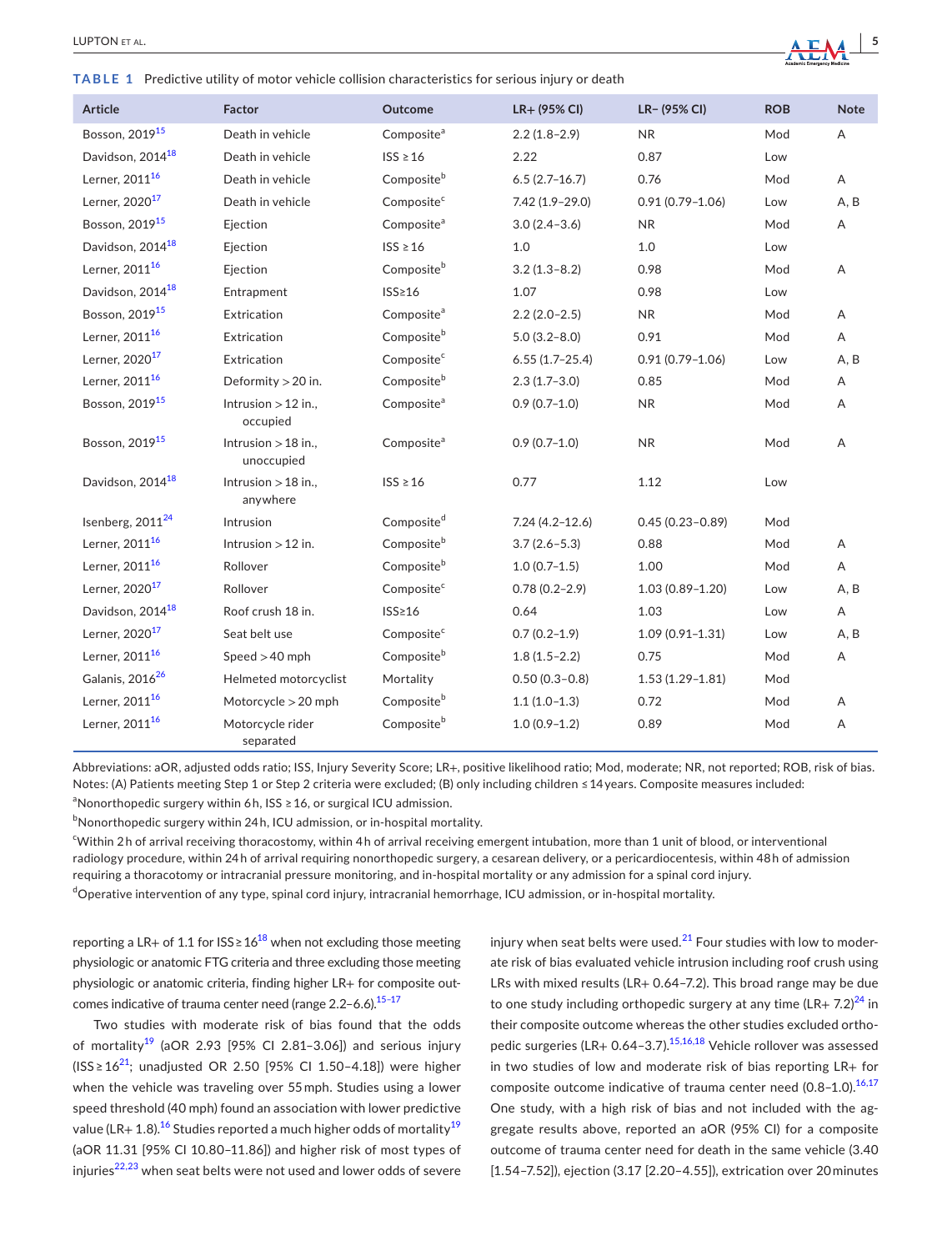(3.98 [2.59–6.12]), intrusion over 12 inches (2.74 [2.08–3.61]), and speed  $>$  40 mph (unadjusted OR 0.72 [0.60-0.88]).<sup>[25](#page-11-2)</sup>

Motorcycle and moped MVC characteristics were evaluated in two studies with moderate risk of bias, with one reporting lower likelihood of mortality when wearing a helmet (LR+ 0.50), $^{26}$  $^{26}$  $^{26}$  whereas the other noted a speed over 20 mph or rider separation from the vehicle was not predictive of composite outcomes for trauma center need  $(LR+ 1.1$  and 1.0, respectively).<sup>[16](#page-10-8)</sup> A third study with high risk of bias evaluated unadjusted odds of serious injury for speed over 20 mph or rider separation from the vehicle, finding no significant associations. $^{25}$  $^{25}$  $^{25}$ 

Five studies<sup>27-31</sup> evaluated crash factor algorithms to identify the specific factors from vehicle telemetry systems most useful in predicting serious injury. All studies used data from the National Automotive Sampling System Crashworthiness Data System. The General Motors telemetry model includes change in velocity, principal direction of force, multiple impacts, seat beat use, vehicle type and weight, and passenger age and sex. One variation in a study with high risk of bias included adding data on intrusion and the location of deformation.<sup>[31](#page-11-4)</sup> One study<sup>[27](#page-11-3)</sup> compared the General Motors model, which includes patient characteristics, to the Abbreviated University of Washington Nonrollover model, which is limited to crash variables that can be acquired from telemetric data. Overall, the algorithms performed well (LR+ 4.7–22.2). Another model, the Occupant Transportation Decision Algorithm (OTDA), resulted in improved under- and overtriage rates.<sup>[30](#page-11-5)</sup> However, the OTDA model's performance varied by type of crash (e.g., side or front impact) and these analyses used a different approach to determine need for trauma care that integrated severity with time sensitivity (urgency in need to treat a specific injury) and predictability (likelihood for an occult injury).<sup>[30](#page-11-5)</sup> One study with high risk of bias focused on the threshold to deploy EMS automatically from telemetry data, finding a risk of serious injury cutoff of 10% for automatic dispatch was required to

improve care quality but at a high cost of inappropriate dispatch.<sup>[32](#page-11-6)</sup> These differences made it difficult to compare across algorithms, and the studies included were retrospective and no studies evaluated the performance of vehicle telemetry in real time.

# Pedestrians and bicyclists struck by motor vehicles

Five studies with low to moderate risk of bias assessed pedestrian or bicyclists struck by a vehicle as a mechanism of injury and those with available LRs are reported in Table [2](#page-5-0). Two studies did not exclude those already meeting physiologic or anatomic FTG criteria, one finding older adults (≥65 years) struck at any speed had poor predictive utility for mortality (LR+ 0.9), $^{33}$  $^{33}$  $^{33}$  while another found in all ages being struck by a vehicle had higher associations with  $ISS \ge 16$  (LR+ 2.8).<sup>[34](#page-11-8)</sup> Three studies excluded those meeting Step 1 and 2 criteria and evaluated composite outcomes indicative of trauma center need. These found that low-speed collisions (<20 mph) were less predictive of serious injury than high-speed ( $>$ 20 mph) collisions in adults (LR+ 0.4 and 1.5, respec-tively)<sup>[15](#page-10-6)</sup> and children<sup>[17](#page-10-13)</sup> (LR+ for >20mph of 2.3). Being run over appeared more predictive of trauma center need than being thrown by a vehicle for children (LR+ 2.7 and 1.1, respectively).<sup>[17](#page-10-13)</sup> One study with high risk of bias not included above reported aOR for trauma center need for a pedestrian run over or thrown  $(1.54 [95\% \text{ CI} 1.19-1.99])$ .<sup>[25](#page-11-2)</sup>

## Non–motor vehicle mechanisms of injury

Several studies evaluated non–MVC-related mechanisms of injury including falls, firearm injury or violent assaults, and diving or axial load injuries with those with available LRs reported in Table [3](#page-6-0). Falls were assessed as a mechanism of injury in nine studies, and findings

<span id="page-5-0"></span>**TABLE 2** Predictive utility of pedestrians or bicyclists struck by vehicles for serious injury or death

| Article                           | <b>Factor</b>                   | Outcome                | $LR+$ (95% CI)      | LR- (95% CI)        | <b>ROB</b> | <b>Note</b> |
|-----------------------------------|---------------------------------|------------------------|---------------------|---------------------|------------|-------------|
| Dams-O'Connor, 2013 <sup>33</sup> | Ped/bicycle vs. auto            | Mortality              | $0.90(0.75 - 1.09)$ | $1.00(1.00 - 1.00)$ | Low        | A           |
| Newgard, 2013 <sup>34</sup>       | ys. auto                        | $ISS \geq 16$          | $2.83(2.51-3.19)$   | $0.97(0.96 - 0.98)$ | Low        |             |
| Bosson, 2019 <sup>15</sup>        | vs. auto $<$ 20 mph             | Composite <sup>a</sup> | $0.4(0.4-0.6)$      | N <sub>R</sub>      | Mod        | B           |
| Lerner, 2011 <sup>16</sup>        | vs. auto $>$ 5 mph              | Composite <sup>b</sup> | $1.2(1.0-1.5)$      | 0.55                | Mod        | B           |
| Bosson, 2019 <sup>15</sup>        | vs. auto $>$ 20 mph             | Composite <sup>a</sup> | $1.5(1.3-1.7)$      | N <sub>R</sub>      | Mod        | B           |
| Lerner, 2020 <sup>17</sup>        | vs. auto $>20$ mph              | Composite <sup>c</sup> | $2.32(1.52 - 3.55)$ | $0.43(0.17 - 1.11)$ | Low        | B, C        |
| Lerner, 2020 <sup>17</sup>        | vs. auto. thrown                | Composite <sup>c</sup> | $1.12(0.52 - 2.42)$ | $0.93(0.56 - 1.55)$ | Low        | B, C        |
| Lerner, $202017$                  | vs. auto, run over              | Composite <sup>c</sup> | $2.7(1.02 - 7.18)$  | $0.79(0.52 - 1.18)$ | Low        | B, C        |
| Lerner, 2011 <sup>16</sup>        | vs. auto, thrown or run<br>over | Composite <sup>b</sup> | $1.2(0.9-1.6)$      | 0.76                | Mod        | B           |

Abbreviations: aOR, adjusted odds ratio; ISS, Injury Severity Score; LR+, positive likelihood ratio; Mod, moderate; NR, not reported; ROB, risk of bias. Notes: (A) Only age ≥ 65 years; (B) patients meeting Step 1 or Step 2 criteria were excluded; (C) only age ≤ 14 years. Composite measures included: <sup>a</sup>Nonorthopedic surgery within 6h, ISS ≥ 16, or surgical ICU admission.

 $^{\rm b}$ Nonorthopedic surgery within 24 h, ICU admission, or in-hospital mortality.

c Within 2 h of arrival receiving thoracostomy, within 4 h of arrival receiving emergent intubation, more than 1 unit of blood, or interventional radiology procedure, within 24 h of arrival requiring nonorthopedic surgery, a cesarean delivery, or a pericardiocentesis, within 48 h of admission requiring a thoracotomy or intracranial pressure monitoring, and in-hospital mortality or any admission for a spinal cord injury.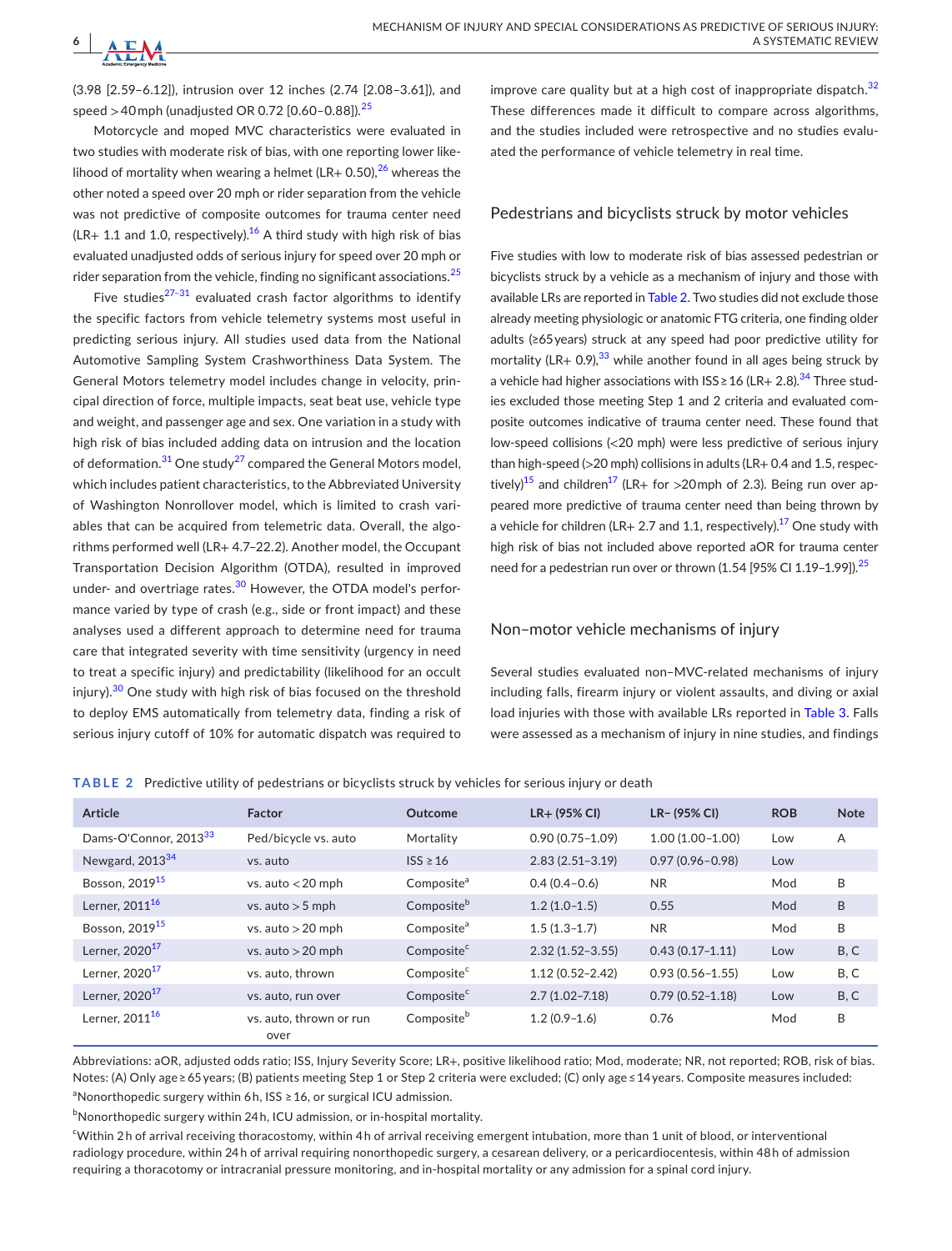varied by patient age.<sup>15-17,25,33,35-38</sup> In studies in an older age population (≥70 years-old), head injuries were more common from falls regardless of height, whereas in pediatrics, falls over 10 ft were associated with higher odds for serious injury. For studies of adults of any age, falls over 15 ft were less predictive of trauma center need (LR+ 2.4)<sup>[15](#page-10-6)</sup> than falls over 20<sup>ft</sup> (LR+ 5.2)<sup>[16](#page-10-8)</sup> when evaluating only patients not meeting Step 1 or 2 FTG criteria. In one study with high risk of bias, mechanisms in children younger than 14 were assessed, with higher likelihood of mortality from firearm injury (LR+ 2.4) or assault of any kind (LR+ 4.1) regardless of the anatomic location of the injury.<sup>39</sup> Diving (relative risk 13.7, aOR 9.2),<sup>[40](#page-11-10)</sup> clotheslining (relative risk 3.3), $40$  and injuries causing an axial load (relative risk 3.2 $40$  and 5.0, $41$  aOR 2.5 $40$ ) were much more likely to result in cervical spine injury in children under 18 years old.

# Overall utility of the mechanism of injury step

In five studies, including one with high risk of bias,  $25$  the added predictive utility of the mechanism of injury FTG step in patients who specifically met none of the FTG physiologic or anatomic criteria was evaluated. In these studies, meeting any current FTG mechanismof-injury criteria was predictive of injury severity (LR+  $11.1$ )<sup>[18](#page-10-7)</sup> but weakly predictive of composite outcomes  $(LR+ 1.7)^{16}$  $(LR+ 1.7)^{16}$  $(LR+ 1.7)^{16}$  with no studies evaluating mortality alone. In the pediatric population, nearly one-quarter of children did not have a mechanism of injury included in the current mechanism criteria, and of those with an applicable mechanism, the LR+ for meeting any FTG mechanism criteria was higher than that of adults (LR+ 3.7).<sup>[17](#page-10-13)</sup> The two studies evaluating adults that used the 2011  $FTG^{15,18}$  $FTG^{15,18}$  $FTG^{15,18}$  reported better results than studies that used mechanism of injury criteria from earlier versions.<sup>16,25</sup>

## **Special considerations**

There were 22 studies evaluating special considerations including patient characteristics and EMS judgment as predictive factors in the prehospital setting for serious injury.

## Anticoagulant use

Five studies of low and moderate risk of bias evaluated the predictive utility of anticoagulant use for serious injury, intracranial hemorrhage, or a composite outcome indicative of trauma center need, with LRs, if available, reported in Table [4](#page-7-0). Two studies, excluding patients meeting any physiologic or anatomic FTG criteria, found that any anticoagulation use was minimally predictive of a composite outcome indicative of trauma center need (LR+  $1.6^{15}$  for adult patients and  $1.942$  $1.942$  for patients ≥55 years) or for intracranial hemorrhage in pa-tients ≥55 years (LR+ 1.8).<sup>[42](#page-11-12)</sup> The predictive utility was lower in studies evaluating older adults without excluding those meeting other FTG criteria (LR+ 1.1 for  $ISS \ge 16$  and age $\ge 65$  years<sup>[4](#page-10-14)</sup>; LR+ 1.1 for intracranial hemorrhage and age  $\geq$  55 years<sup>[43](#page-11-13)</sup>). A single study evaluating specific types of anticoagulation and outcomes of intracranial hemorrhage or a composite including neurosurgery or in-hospital death found no clear associations by anticoagulation type.  $43$  In this study, the composite outcome had lower predictive utility for trauma center need likely as patients with intracranial hemorrhage that did not result in mortality or surgical intervention would have not been included in the composite outcome for trauma enter need. $43$  One study reported the aOR for intracranial hemorrhage in older adults (age ≥ 55 years) using any anticoagulation, finding an insignificant as-sociation (aOR 1.61 [95% CI 0.94-2.75]).<sup>[44](#page-11-14)</sup>

<span id="page-6-0"></span>

| TABLE 3 Predictive utility of non-motor vehicle mechanisms of injury for serious injury or death |  |  |
|--------------------------------------------------------------------------------------------------|--|--|
|--------------------------------------------------------------------------------------------------|--|--|

| Article                          | Factor         | Outcome                | $LR+$ (95% CI)      | LR- (95% CI)        | <b>ROB</b>  | <b>Note</b>    |
|----------------------------------|----------------|------------------------|---------------------|---------------------|-------------|----------------|
| Buehner, 2017 <sup>39</sup>      | Any assault    | Mortality              | $4.11(2.61 - 6.49)$ | $0.96(0.93 - 0.98)$ | High        | A              |
| Buehner, 2017 <sup>39</sup>      | Firearm        | Mortality              | $2.40(1.45 - 3.98)$ | $0.97(0.95 - 1.00)$ | <b>High</b> | $\overline{A}$ |
| Dams-O'Connor.<br>$2013^{33}$    | Assault        | Mortality              | $0.67(0.56 - 0.79)$ | $1.01(1.00-1.01)$   | Low         | B              |
| Newgard, $2013^{34}$             | Fall           | $ISS \geq 16$          | $1.88(1.81 - 1.94)$ | $0.79(0.77-0.81)$   | Low         |                |
| Staudenmayer, 2013 <sup>36</sup> | Fall           | Mortality              | $1.21(1.12 - 1.30)$ | $0.79(0.70 - 0.89)$ | Mod         | C              |
| Lerner, 2020 <sup>17</sup>       | $Fall > 10$ ft | Composite <sup>a</sup> | $5.9(2.8-12.6)$     | $0.60(0.33 - 1.08)$ | Low         | D, E           |
| Bosson, 2019 <sup>15</sup>       | $Fall > 15$ ft | Composite <sup>b</sup> | $2.4(2.1-2.6)$      | <b>NR</b>           | Mod         | E              |
| Lerner, 2011 <sup>16</sup>       | $Fall > 20$ ft | Composite <sup>c</sup> | $5.2(2.4 - 11.3)$   | 0.97                | Mod         | E              |

Abbreviations: ISS, Injury Severity Score; LR+, positive likelihood ratio; Mod, moderate; NR, not reported; ROB, risk of bias. Notes: (A) Only age < 14 years; (B) only age ≥ 65 years; (C) only age ≥ 55 years; (D) only age ≤ 14 years; (E) patients meeting Step 1 or Step 2 criteria were excluded. Composite measures included:

a Within 2 h of arrival receiving thoracostomy, within 4 h of arrival receiving emergent intubation, more than 1 unit of blood, or interventional radiology procedure, within 24 h of arrival requiring non-orthopedic surgery, a cesarean delivery, or a pericardiocentesis, within 48 h of admission requiring a thoracotomy or intracranial pressure monitoring, and in-hospital mortality or any admission for a spinal cord injury.

 $^{\rm b}$ Nonorthopedic surgery within 6 h, ISS ≥ 16, or surgical ICU admission.

<sup>c</sup>Nonorthopedic surgery within 24h, ICU admission, or in-hospital mortality.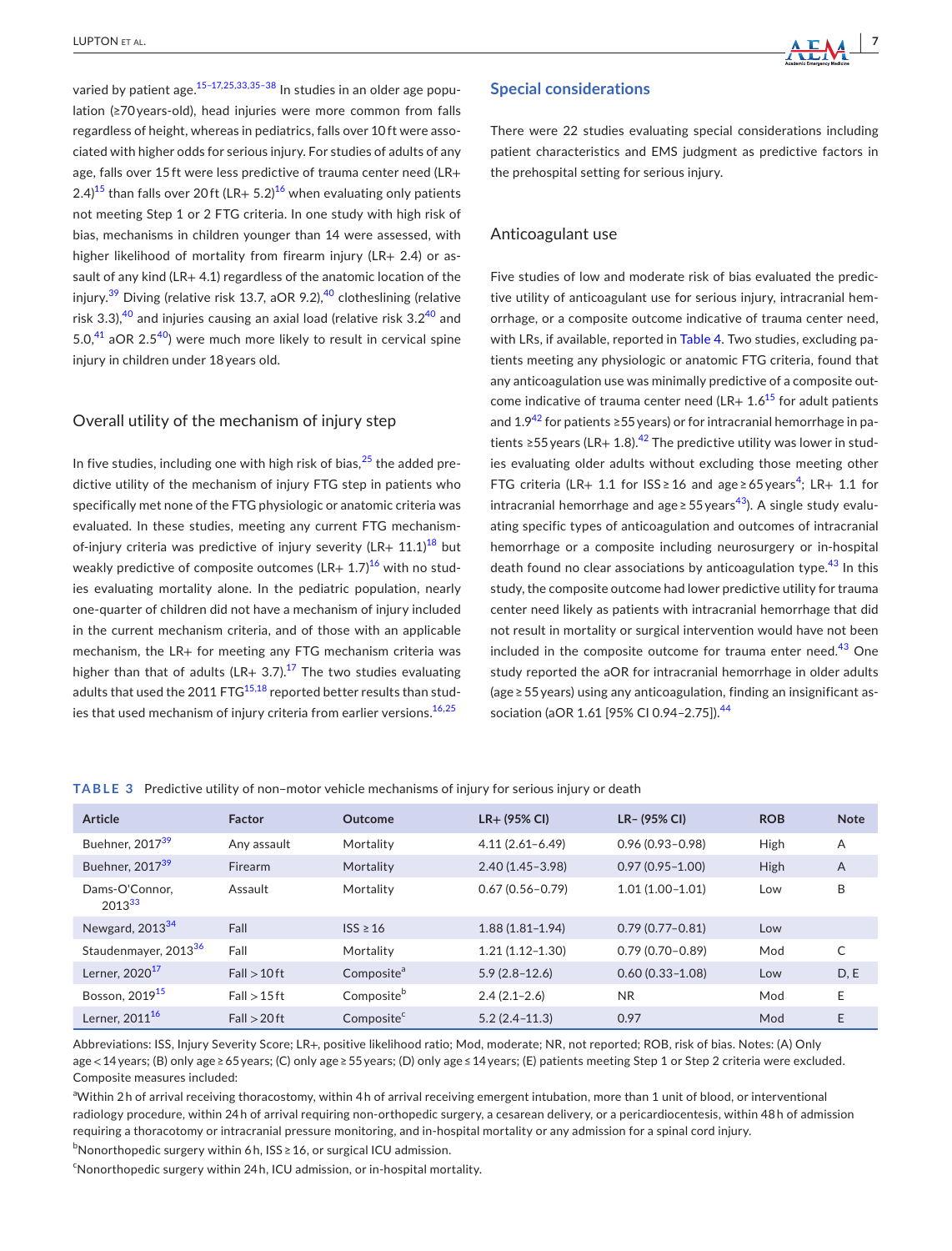

# Patient comorbidities

Five studies with low to moderate risk of bias evaluated comorbidities including alcohol use and their association with serious injury or mortality from traumatic injuries, with studies with available LRs reported in Table [5](#page-7-1). These studies found congestive heart failure  $(LR+ 3.1),^{45}$  $(LR+ 3.1),^{45}$  $(LR+ 3.1),^{45}$  prior cerebrovascular accident at any age (LR+ 2.5) or age ≥ 60 years (LR+ 3.0),<sup>[45](#page-11-16)</sup> chronic kidney disease and a fall mechanism with age ≥ 65 years (aOR 2.5 [95% CI 1.85-3.33]),<sup>46</sup> a cardiac history and older age (age ≥ 55 years aOR 1.66 [95% CI 1.28–2.15] and age ≥ 70 years aOR 1.77 [95% CI 1.31-2.39]), $^{47}$  $^{47}$  $^{47}$  and alcohol use (aOR 3.10 [95% CI 2.94-3.26])<sup>19</sup> were significantly associated with mortality. The presence of any comorbidity $\rm ^4$  $\rm ^4$  or two or more comor-bidities<sup>[47](#page-11-18)</sup> regardless of specific comorbidity type was not strongly predictive of serious injury (LR+  $1.1$ )<sup>[4](#page-10-14)</sup> or significant adjusted odds for mortality.<sup>[47](#page-11-18)</sup> There were no studies specifically on child or elder

<span id="page-7-0"></span>**TABLE 4** Predictive utility of anticoagulant use for severe injury

abuse, interpersonal violence, or pregnancy as predictors of injury severity.

# Patient age

The association between older age and serious injury or mortality was assessed in 10 studies. Six of these studies reported LRs, with older age cutoffs more frequently having higher LR+ for seri-ous injury or mortality (Figure [2](#page-8-0)).<sup>[33,36,37,45,48,49](#page-11-7)</sup> One of these studies evaluated unadjusted odds and two studies evaluated the aOR for mortality by age, finding higher odds (95% CI) of mortality as age increased from ≥44 years (OR 2.72 [1.07–6.92] vs. age < 44 years)<sup>[50](#page-11-19)</sup> to ≥60 years (aOR 4.53 [4.03–5.09] vs. age < 60 years),[45](#page-11-16) 65–79 years (aOR 4.55 [4.25-4.87] vs. age 15-39 years),<sup>19</sup> or for ≥80 years (aOR 11.06  $[10.17 - 12.04]$  vs. age 15-39 years).<sup>19</sup> One study found that

| <b>Article</b>                | Factor                  | <b>Outcome</b>         | $LR+$ (95% CI)      | LR- (95% CI)        | <b>ROB</b> | <b>Note</b>  |
|-------------------------------|-------------------------|------------------------|---------------------|---------------------|------------|--------------|
| Bosson, 2019 <sup>15</sup>    | Any anticoagulant       | Composite <sup>a</sup> | $1.6(1.3-1.8)$      | <b>NR</b>           | Mod        | A            |
| Newgard, 2019 <sup>4</sup>    | Any anticoagulant       | $ISS \geq 16$          | 1.11                | 0.31                | Low        | B            |
| Nishijima, 2017 <sup>42</sup> | Any anticoagulant       | Composite <sup>b</sup> | $1.94(1.37 - 2.73)$ | $0.62(0.41 - 0.95)$ | Low        | A, C         |
| Nishijima, 2017 <sup>42</sup> | Any anticoagulant       | <b>ICH</b>             | $1.78(1.44 - 2.18)$ | $0.70(0.58 - 0.85)$ | Low        | A, C         |
| Nishijima, 2018 <sup>43</sup> | Any anticoagulant       | Composite <sup>b</sup> | $0.72(0.36 - 1.42)$ | $1.17(0.91 - 1.52)$ | Low        | C            |
| Nishijima, 2018 <sup>43</sup> | Any anticoagulant       | <b>ICH</b>             | $1.12(0.89 - 1.41)$ | $0.93(0.79 - 1.09)$ | Low        | $\mathsf{C}$ |
| Nishijima, 2018 <sup>43</sup> | <b>DOAC</b>             | Compositeb             | $\mathbf{0}$        | $1.04(1.03 - 1.05)$ | Low        | $\mathsf{C}$ |
| Nishijima, 2018 <sup>43</sup> | <b>DOAC</b>             | <b>ICH</b>             | $0.73(0.23 - 2.33)$ | $1.01(0.98 - 1.04)$ | Low        | $\mathsf C$  |
| Nishijima, 2018 <sup>43</sup> | Aspirin only            | Composite <sup>b</sup> | $0.05(0.01 - 0.32)$ | $1.23(1.19-1.28)$   | Low        | $\mathsf{C}$ |
| Nishijima, 2018 <sup>43</sup> | Aspirin only            | <b>ICH</b>             | $1.29(0.89 - 1.87)$ | $0.94(0.85 - 1.04)$ | Low        | $\mathsf{C}$ |
| Nishijima, 2018 <sup>43</sup> | Other antiplatelet only | Composite <sup>b</sup> | $0.39(0.10 - 1.60)$ | $1.03(1.00-1.06)$   | Low        | $\mathsf{C}$ |
| Nishijima, 2018 <sup>43</sup> | Other antiplatelet only | <b>ICH</b>             | $0.82(0.30 - 2.24)$ | $1.01(0.97 - 1.05)$ | Low        | $\mathsf{C}$ |
| Nishijima, 2018 <sup>43</sup> | Warfarin only           | Compositeb             | $0.21(0.06 - 0.86)$ | $1.07(1.04 - 1.10)$ | Low        | $\mathsf{C}$ |
| Nishijima, 2018 <sup>43</sup> | Warfarin only           | <b>ICH</b>             | $0.92(0.46 - 1.86)$ | $1.01(0.95 - 1.06)$ | Low        | $\mathsf{C}$ |

Abbreviations: DOAC, direct oral anticoagulant; ICH, intracranial hemorrhage; ISS, Injury Severity Score; LR+, positive likelihood ratio; LR−, negative likelihood ratio; Mod, moderate; NR, not reported; ROB, risk of bias. Notes: (A) Patients meeting Step 1 or Step 2 criteria were excluded; (B) only age ≥ 65 years; (C) only age ≥ 55 years. Composite measures included:

<sup>a</sup>Nonorthopedic surgery within 6h, ISS ≥ 16, or surgical ICU admission.

 $^{\rm b}$ Neurosurgery or death due to trauma during hospitalization.

<span id="page-7-1"></span>**TABLE 5** Predictive utility of patient comorbidities for serious injury

| <b>Article</b>               | <b>Factor</b>       | Outcome        | $LR+$ (95% CI)      | LR- (95% CI)        | <b>ROB</b> | <b>Note</b> |
|------------------------------|---------------------|----------------|---------------------|---------------------|------------|-------------|
| Benjamin, 2018 <sup>45</sup> | <b>CVA history</b>  | 24-h mortality | $2.47(2.01-3.04)$   | $0.97(0.96 - 0.98)$ | Low        |             |
| Benjamin, 2018 <sup>45</sup> | $CVA$ history + age | 24-h mortality | $2.95(2.62 - 3.33)$ | $0.91(0.89 - 0.93)$ | Low        | A           |
| Benjamin, 2018 <sup>45</sup> | <b>CHF</b> history  | 24-h mortality | $3.13(2.71 - 3.61)$ | $0.93(0.92 - 0.95)$ | Low        |             |
| Benjamin, 2018 <sup>45</sup> | HTN on medications  | 24-h mortality | $0.84(0.78-0.90)$   | $1.05(1.03-1.07)$   | Low        |             |
| Benjamin, 2018 <sup>45</sup> | Obesity             | 24-h mortality | $0.81(0.60 - 1.10)$ | $1.01(1.00 - 1.01)$ | Low        |             |
| Benjamin, 201845             | Respiratory disease | 24-h mortality | $1.39(1.19-1.62)$   | $0.98(0.96 - 0.99)$ | Low        |             |
| Newgard, 2019 <sup>4</sup>   | $>2$ comorbidities  | $ISS \geq 16$  | 1.10                | 0.51                | Low        | B           |

Abbreviations: CHF, congestive heart failure; CVA, cerebrovascular accident; HTN, hypertension; ISS, Injury Severity Score; LR+, positive likelihood ratio; LR−, negative likelihood ratio; ROB, risk of bias. Notes: (A) Only age ≥ 60 years; (B) only age ≥ 55 years.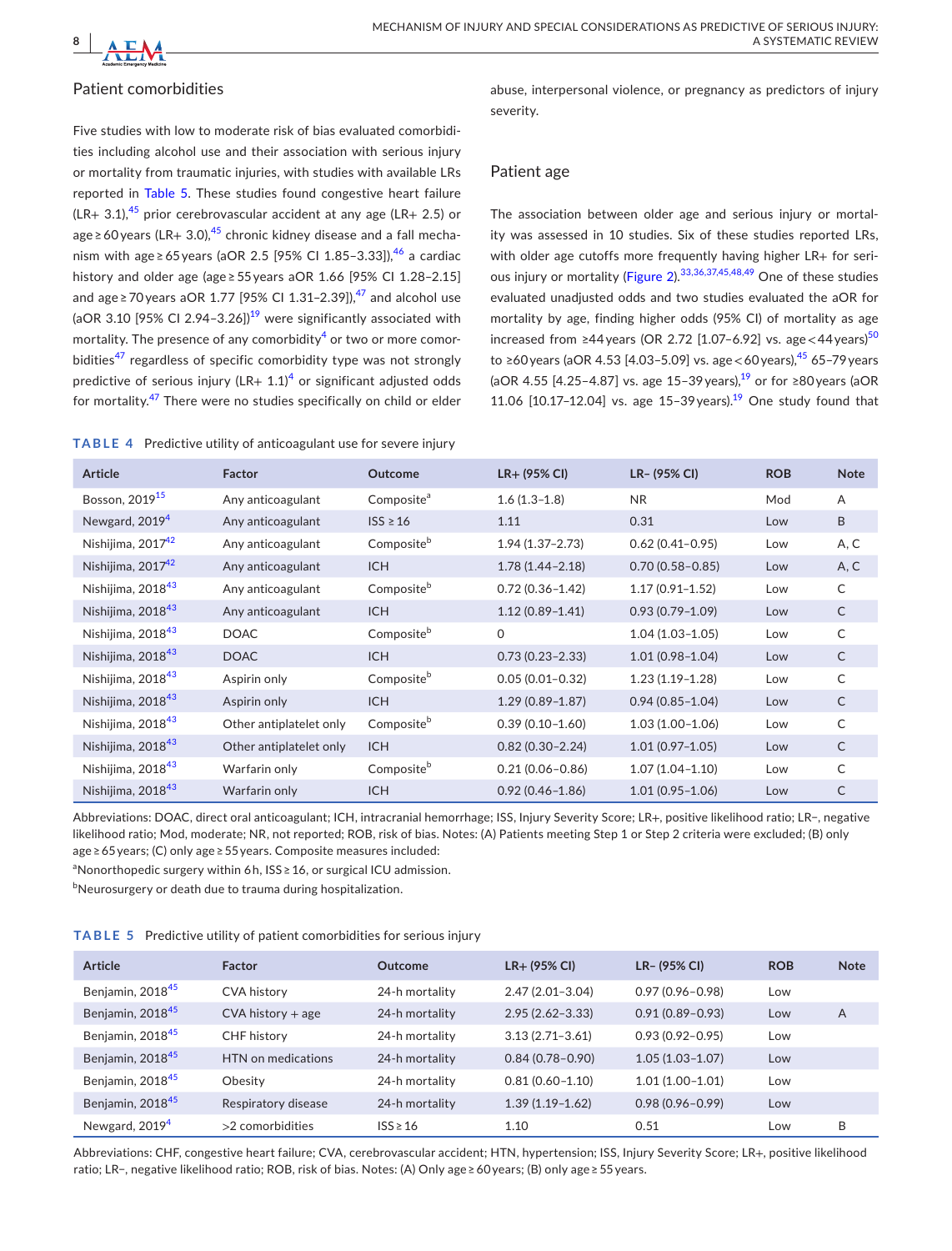## Age and Mortality or Serious Injury



<span id="page-8-0"></span>**FIGURE 2** Graphical representation of the LR+ for serious injury and mortality by age cutoff. Included studies were those reporting the positive LR for serious injury or mortality by patient age<sup>[33,36,37,45,48,49](#page-11-7)</sup>

patients who are older (>65 years) were more likely to be undertriaged despite having high-risk features for injury, but this study did not assess impacts of this undertriage on patient injury severity.<sup>[51](#page-11-20)</sup> A final study evaluated the odds for mortality comparing adults ≥ 70 years to adults < 70 years, finding higher unadjusted odds of inhospital mortality in older adults after being a pedestrian hit by a car or a fall with traumatic brain injury.<sup>[35](#page-11-21)</sup>

### EMS provider judgment

Six studies with low to moderate risk of bias evaluated the predictive utility of EMS provider judgment. One study found EMS judgment to be minimally associated with serious injury, defined as ISS ≥ 16, for all patients (aOR 1.23 [95% CI 1.03–1.47]), with stronger associations for older (≥55 years) adults (aOR 1.50 [95% CI 1.15 to 1.96]).<sup>[52](#page-11-22)</sup> In this same study, use of EMS provider judgment in patients not meeting anatomic or physiologic FTG criteria resulted in worse predictive utility (LR+ 0.62 [95% CI 0.57–0.67]) than when used in combination with all FTG steps (LR+ 0.97 [95% CI 0.93-1.01].<sup>[52](#page-11-22)</sup> This is similar to another study that also excluded patients meeting any physiologic,

anatomic, or mechanism of injury steps in the FTG, finding poor predictive utility of EMS judgment (LR+ 0.5 [95% CI 0.4–0.5]) in this population.<sup>[15](#page-10-6)</sup> Another study found EMS providers judgment of risk of traumatic intracranial hemorrhage positively correlated with the actual incidence of intracranial hemorrhage, with EMS provider judgment having greater sensitivity than Steps 1–3 of the FTG (77.6% vs. 26.3%) but lower specificity (41.5% vs. 88.3%).<sup>[44](#page-11-14)</sup> Similarly, sensitivity was greater in another retrospective study of paramedic judgment and its association with serious injury. $53$  One additional study found associations with higher overtriage and lower undertriage when an advanced life support EMS crew was used to transport rather than a basic life support crew.<sup>[54](#page-11-24)</sup> One additional study found that EMS judgment had an inverse association with resource need and may result in overtriage.<sup>[55](#page-11-25)</sup>

# **Non-U.S. Studies**

There were 18 non-U.S. studies meeting eligibility criteria that evaluated the predictive utility of components of mechanism (eight studies), special considerations (three studies), and both (seven studies). These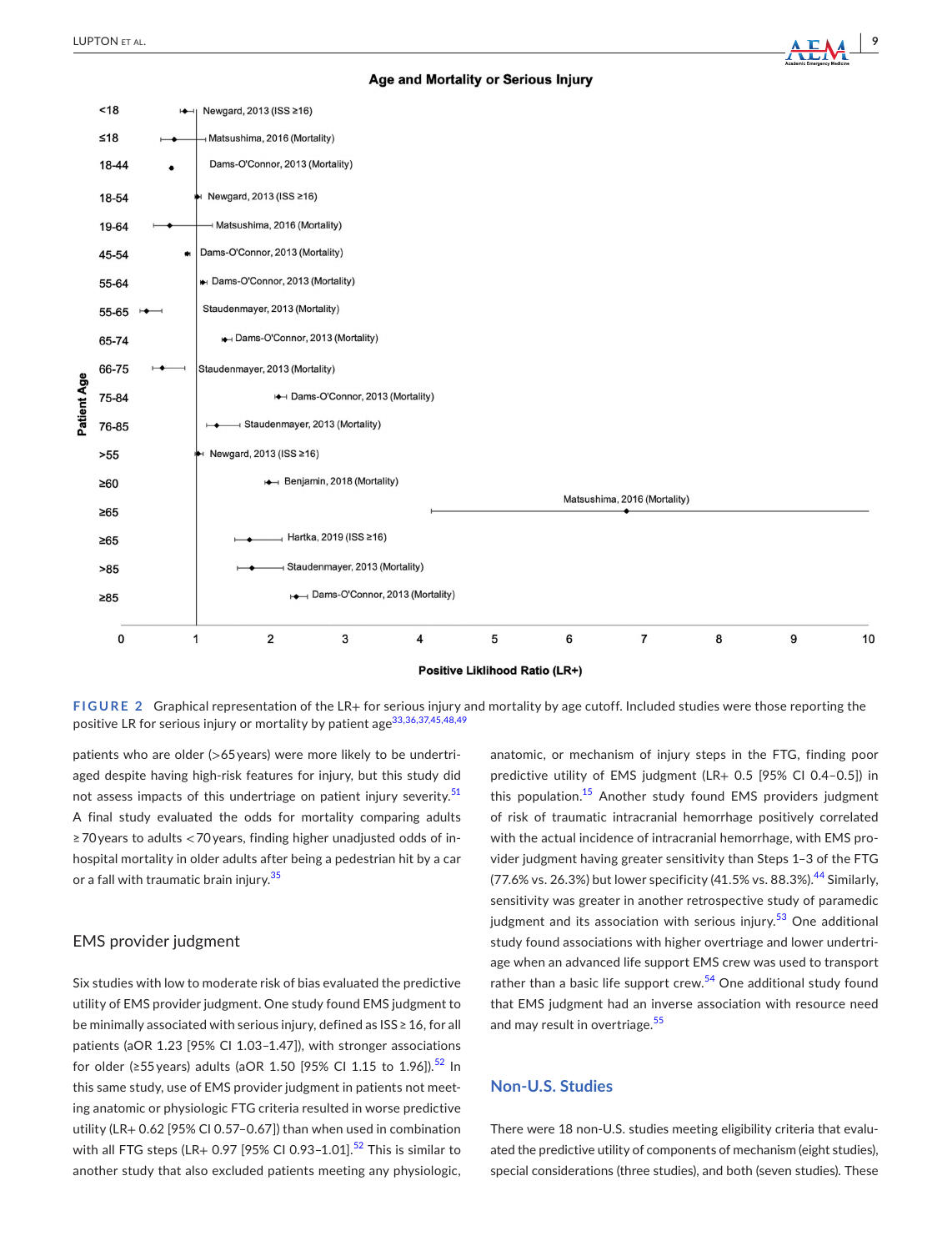studies were consistent with the findings reported above from U.S. studies and would not change the overall conclusions of our results. Descriptive information for these studies is included in Table S8.

# **DISCUSSION**

**10 <sup>|</sup>** 

We performed a systematic review of the literature on the utility of mechanism and special consideration criteria for predicting serious injury in the prehospital triage of trauma patients since the publication of the 2011 FTG. Death in the same vehicle, ejection, high-speed > 55 mph collision (if known with accuracy on scene), entrapment requiring extrication, falls from height, high-risk features of vehicle telemetry alert systems, diving or axial load injuries (especially in children), and certain comorbidities were most predictive of resource need, serious injury, or mortality.

Several features currently listed as mechanism or special consideration criteria in the 2011 FTG did not consistently have high predictive utility for serious injury, mortality, or resource need, including vehicle intrusion (LR+ range 0.8 to 3.7 in studies excluding orthopedic injuries) or pedestrians hit by a vehicle and thrown (LR+ range 1.1 to 1.2), run over (LR+ range 1.2 to 2.7), or struck with speed > 20 mph (LR+ range 1.5 to 2.3). EMS provider judgment also frequently resulted in overtriage. However, use of provider judgment resulted in improved rates of undertriage, suggesting that judgment may identify patients likely to have serious injuries missed by other FTG criteria but at the cost of overtriage. It is also likely that EMS provider judgment varies widely with EMS system and by individual EMS providers, and thus applying studies on the predictive utility of this measure to an individual system is difficult.

Future FTG revisions may consider adding certain factors not currently in the 2011 FTG but associated with serious injury, such as high speeds > 55 mph (if speed is known accurately), entrapment requiring extrication, diving or axial load injuries, or certain comorbidities. For comorbidities, although there were associations between cardiac comorbidities $47$  or comorbidities that may impair neurologic function such as alcohol use $19$  or stroke, $45$  these were assessed in all-comers, and the added value of these special considerations in a patient in whom no anatomic, physiologic, or mechanism of injury triage criteria are met is unknown. Thus, it is difficult to say whether inclusion of these to the FTG would improve rates of undertriage or simply add additional instances of overtriage. Notably for anticoagulant use, currently in the FTG as a special consideration, when assessed in addition to physiologic, anatomic, and mechanism (Steps 1–3) criteria it performed similarly to its predictive utility for intracranial hemorrhage in only patients not meet-ing any Step 1-3 criteria (LR+ 1.81 vs. 1.78, respectively).<sup>[42](#page-11-12)</sup>

The challenge of the FTG remains fitting a uniform algorithm to vastly different patient populations including infants, toddlers, children, adults, and the elderly. Furthermore, each individual patient has unique comorbidities and risk factors, such as preexisting cardiac disease, alcohol intoxication, or anticoagulant use. As a result, it is not surprising that the literature reviewed suggests different risks of serious injury based on age $19,45,48,49$  and indicated interactions

between age and mechanism<sup>16,17,33,35,36</sup> as they relate to risk of serious injury. For example, pediatric patients (≤15 years old) not meeting physiologic or anatomic criteria had a comparable likelihood of trauma center need for lower impact falls (>10ft, LR+ 5.9) $^{17}$  $^{17}$  $^{17}$  to adults (≥18 years old) not meeting physiologic and anatomic criteria, who had a comparable likelihood of trauma center need (LR+ 5.2) for falls from a greater height  $(>20$ ft).<sup>[16](#page-10-8)</sup> Similarly, older adults generally had higher likelihood for serious injury or mortality, regardless of mechanism, compared to nonelderly adults (Figure [2](#page-8-0)). Unfortunately, published studies differed significantly in the cutoff used for age for pediatrics (12–18 years) and elderly (50–80 years), making any synthesis or definitive conclusions from these studies difficult. Future research should focus whenever possible on using standardized cutoffs to facilitate comparison of results.

We did not a priori remove publications that assessed predictive utility without excluding patients already meeting physiologic or anatomic criteria, although this may be the best way to assess the added value of mechanism of injury, patient characteristics, or EMS provider judgment criteria to the FTG. Using this restriction would eliminate the studies reporting the lowest LR+ for death in the same vehicle, ejection, need for extrication, and falls from height, thus only strengthening their reported predictive utility for serious injury. This is not the case for intrusion or pedestrians struck by vehicles, where the studies reporting the highest LR+ in each would be excluded in this more restrictive approach as they did not limit their analysis to patients not meeting physiologic or anatomic criteria. These methodologic differences were likely less impactful on studies using aORs, such as those showing that high speeds (>55 mph), diving or axial load injuries, or certain comorbidities were associated with serious injury. Future studies should aim to evaluate not only the utility of individual criteria in isolation but also their added value in detecting seriously injured patients who do not meet any other FTG criteria.

## **LIMITATIONS**

Although the risk of bias was low or moderate for most studies, there were several methodologic limitations making synthesis of data difficult, and thus the major limitation of our systematic review was the inability to quantitively present a meta-analysis due to the heterogeneity of studies. More specifically, studies varied widely in their definitions of predictive measures, including varied definitions of age cutoffs, vehicle intrusion cutoffs, and vehicle speed, among other parameters. Similarly, some studies evaluated mechanism and special considerations in all patients while others restricted the analysis to only those not meeting any anatomic or physiologic criteria, which may bias the results. Furthermore, outcomes varied significantly with different definitions of serious injury, resource utilization, or even the time course for mortality (ranging from 1- to 60-day mortality). Thus, comparing outcomes between studies is limited, in particular comparing composite outcomes to noncomposite outcomes.

As with prior systematic reviews on this topic, studies included in our review were mostly retrospective studies of large trauma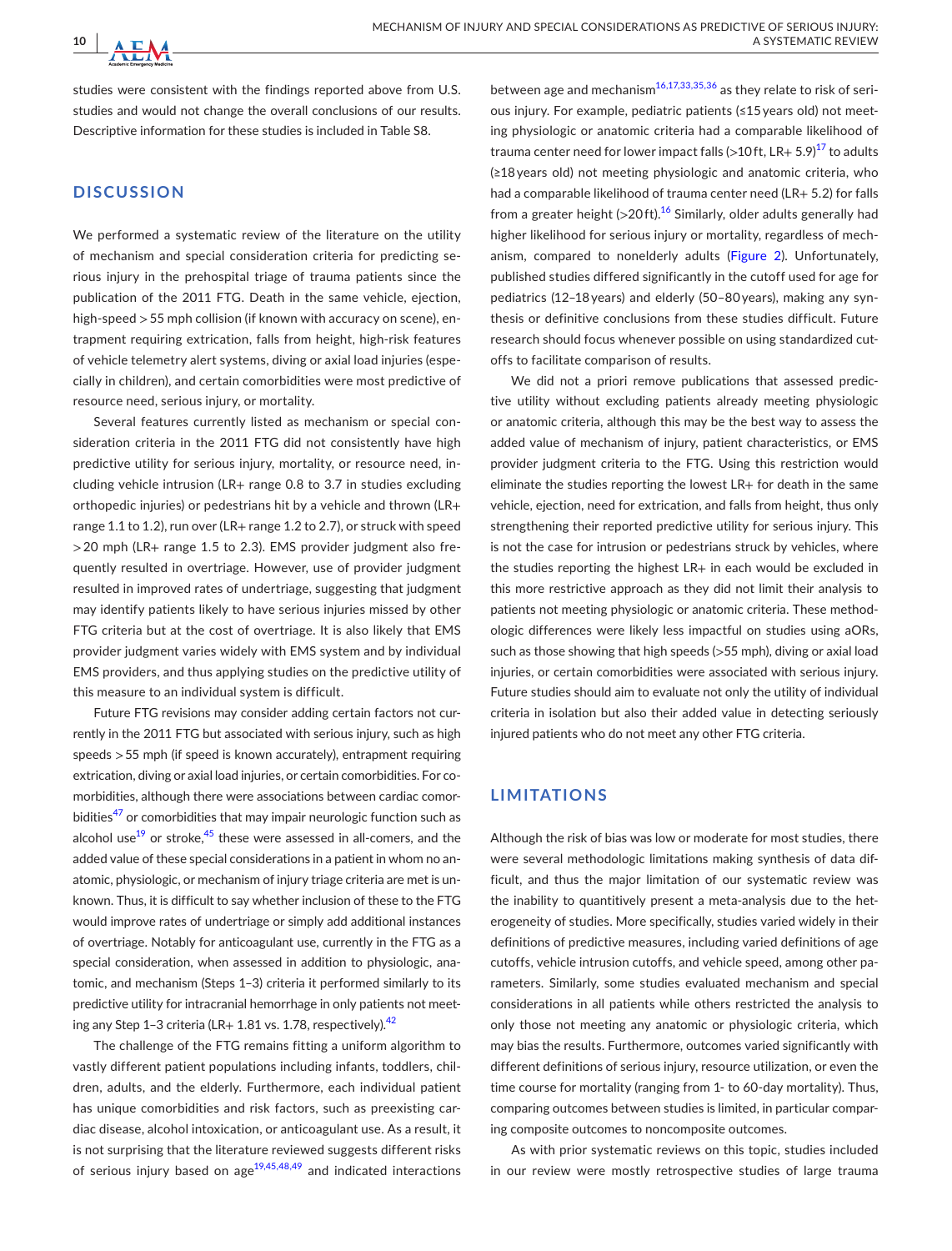registries, thus missing a subset of injured patients not transported to trauma centers or entered into the trauma system. Several of the studies used the same large databases and the degree of overlap of their patient populations reduces the independent nature of each study. We also excluded studies published before the 2011 FTG. While this restriction likely captured data most relevant to current EMS practices and trauma resources, it did not include important data on mechanism or special considerations published before 2011 that informed the 2011 FTG. Finally, this review did not specifically explore the additive role of mechanism or special considerations in patients already meeting physiologic or anatomic criteria. Specifically, while a subset of studies evaluated mechanism or special considerations in only those not meeting physiologic or anatomic criteria, several studies did not exclude those meeting physiologic or anatomic criteria. These differences may be one explanation for a portion of the variability in results between studies.

## **CONCLUSION**

In the field triage of injured patients by emergency medical services, select mechanism of injury characteristics and special considerations are useful components of appropriate field triage. Specifically, death in the same vehicle, ejection, prolonged extrication, lack of seat belt use, high speeds, concerning crash variable from vehicle telemetry, falls from height, and axial load injuries were predictive of serious injury. The evidence was limited by heterogeneity among studies with varied definitions of predictive measures and patient outcomes. Future studies should use standardized definitions of mechanism of injury characteristics, standard cutoffs for patient age, and standard definitions of serious injury and mortality to facilitate comparisons, data synthesis, and an evaluation of the additive or independent value of each factor.

#### **ACKNOWLEDGMENTS**

The authors acknowledge the following individuals for their contributions to this project Tracy Dana, MLS, Leah Williams, BS, and Elaine Graham, MLS.

#### **CONFLICT OF INTEREST**

All authors report no conflict of interest.

#### **ORCID**

*Joshua R. Lupton* <https://orcid.org/0000-0003-4136-6095> *Craig D. Newgar[d](https://orcid.org/0000-0003-1083-3455)* <https://orcid.org/0000-0003-1083-3455> *E. Brooke Lerne[r](https://orcid.org/0000-0003-0043-3757)* <https://orcid.org/0000-0003-0043-3757>

#### **REFERENCES**

- <span id="page-10-0"></span>1. Sasser SM, Hunt RC, Faul M, et al. Guidelines for field triage of injured patients: recommendations of the National Expert Panel on Field Triage, 2011. *MMWR Recomm Rep*. 2012;61(RR-1):1-20.
- 2. Sasser SM, Hunt RC, Sullivent EE, et al. Guidelines for field triage of injured patients. Recommendations of the National Expert Panel on Field Triage. *MMWR Recomm Rep* 2009;58(RR-1):1–35.
- <span id="page-10-1"></span>3. Newgard CD, Holmes JF, Haukoos JS, et al. Improving early identification of the high-risk elderly trauma patient by emergency medical services. *Injury*. 2016;47(1):19-25.
- <span id="page-10-14"></span>4. Newgard CD, Lin A, Eckstrom E, et al. Comorbidities, anticoagulants, and geriatric-specific physiology for the field triage of injured older adults. *J Trauma Acute Care Surg*. 2019;86(5):829-837.
- 5. Newgard CD, Staudenmayer K, Hsia RY, et al. The cost of overtriage: more than one-third of low-risk injured patients were taken to major trauma centers. *Health Aff (Millwood)*. 2013;32(9):1591-1599.
- 6. Parikh PP, Parikh P, Guthrie B, et al. Impact of triage guidelines on prehospital triage: comparison of guidelines with a statistical model. *J Surg Res*. 2017;220:255-260.
- 7. Flottemesch TJ, Raetzman S, Heslin KC, et al. Age-related disparities in trauma center access for severe head injuries following the release of the updated field triage guidelines. *Acad Emerg Med*. 2017;24(4):447-457.
- 8. Lerner EB, Cushman JT, Drendel AL, et al. Effect of the 2011 revisions to the field triage guidelines on under- and over-triage rates for pediatric trauma patients. *Prehosp Emerg Care*. 2017;21(4):456-460.
- <span id="page-10-2"></span>9. Newgard CD, Cheney TP, Chou R, et al. Out-of-hospital circulatory measures to identify patients with serious injury: a systematic review. *Acad Emerg Med*. 2020;27(12):1323-1339. doi[:10.1111/](https://doi.org/10.1111/acem.14056) [acem.14056](https://doi.org/10.1111/acem.14056)
- 10. Daya MR, Cheney TP, Chou R, et al. Out-of-hospital respiratory measures to identify patients with serious injury: a systematic review. *Acad Emerg Med*. 2020;27(12):1312-1322. doi[:10.1111/acem.14055](https://doi.org/10.1111/acem.14055)
- <span id="page-10-3"></span>11. Quality AfHRa Methods guide for effectiveness and comparative effectiveness reviews. Agency for Healthcare Research and Quality. February 23, 2018. Accessed Apr 7, 2021. [https://effec](https://effectivehealthcare.ahrq.gov/topics/cer-methods-guide/overview) [tivehealthcare.ahrq.gov/topics/cer-methods-guide/overview](https://effectivehealthcare.ahrq.gov/topics/cer-methods-guide/overview).
- <span id="page-10-4"></span>12. Hayden JA, van der Windt DA, Cartwright JL, Cote P, Bombardier C. Assessing bias in studies of prognostic factors. *Ann Intern Med*. 2013;158(4):280-286. doi[:10.7326/0003-4819-158-4-201302190-00009](https://doi.org/10.7326/0003-4819-158-4-201302190-00009)
- <span id="page-10-5"></span>13. Grimes DA, Schulz KF. Refining clinical diagnosis with likelihood ratios. *Lancet*. 2005;365(9469):1500-1505. doi:[10.1016/](https://doi.org/10.1016/S0140-6736(05)66422-7) [S0140-6736\(05\)66422-7](https://doi.org/10.1016/S0140-6736(05)66422-7)
- 14. Peng P, Coyle A. Likelihood ratios for the emergency physician. *Acad Emerg Med*. 2018;25(8):958-965. doi[:10.1111/acem.13439](https://doi.org/10.1111/acem.13439)
- <span id="page-10-6"></span>15. Bosson N, Kaji AH, Gausche-Hill M, et al. Evaluation of trauma triage criteria performance in a regional trauma system. *Prehosp Emerg Care*. 2019;23(6):828-837.
- <span id="page-10-8"></span>16. Lerner EB, Shah MN, Cushman JT, et al. Does mechanism of injury predict trauma center need? *Prehosp Emerg Care*. 2011;15(4):518-525.
- <span id="page-10-13"></span>17. Lerner EB, Badawy M, Cushman JT, et al. Does mechanism of injury predict trauma center need for children? *Prehosp Emerg Care*. 2021;25(1):95-102.
- <span id="page-10-7"></span>18. Davidson GH, Rivara FP, Mack CD, Kaufman R, Jurkovich GJ, Bulger EM. Validation of prehospital trauma triage criteria for motor vehicle collisions. *J Trauma Acute Care Surg*. 2014;76(3):755-761.
- <span id="page-10-9"></span>19. Peura C, Kilch JA, Clark DE. Evaluating adverse rural crash outcomes using the NHTSA State Data System. *Accid Anal Prev*. 2015;82:257-262.
- <span id="page-10-10"></span>20. Ryb GE, Dischinger PC. Scene mobility status as a predictor of injury severity and mortality due to vehicular crashes. *J Trauma*. 2011;71(3):737-741.
- <span id="page-10-11"></span>21. Leichtle SW, Poulos NG, Whelan J, Aboutanos M. Field triage of motor vehicle crashes: Which factors predict high injury severity? *Am Surg*. 2019;85(7):764-767.
- <span id="page-10-12"></span>22. Weaver AA, Talton JW, Barnard RT, Schoell SL, Swett KR, Stitzel JD. Estimated injury risk for specific injuries and body regions in frontal motor vehicle crashes. *Traffic Inj Prev*. 2015;16(Suppl 1):S108-S116.
- 23. Scheetz LJ. Comparison of type and severity of major injuries among undertriaged and correctly triaged older patients. *J Emerg Med*. 2012;43(6):1020-1028.